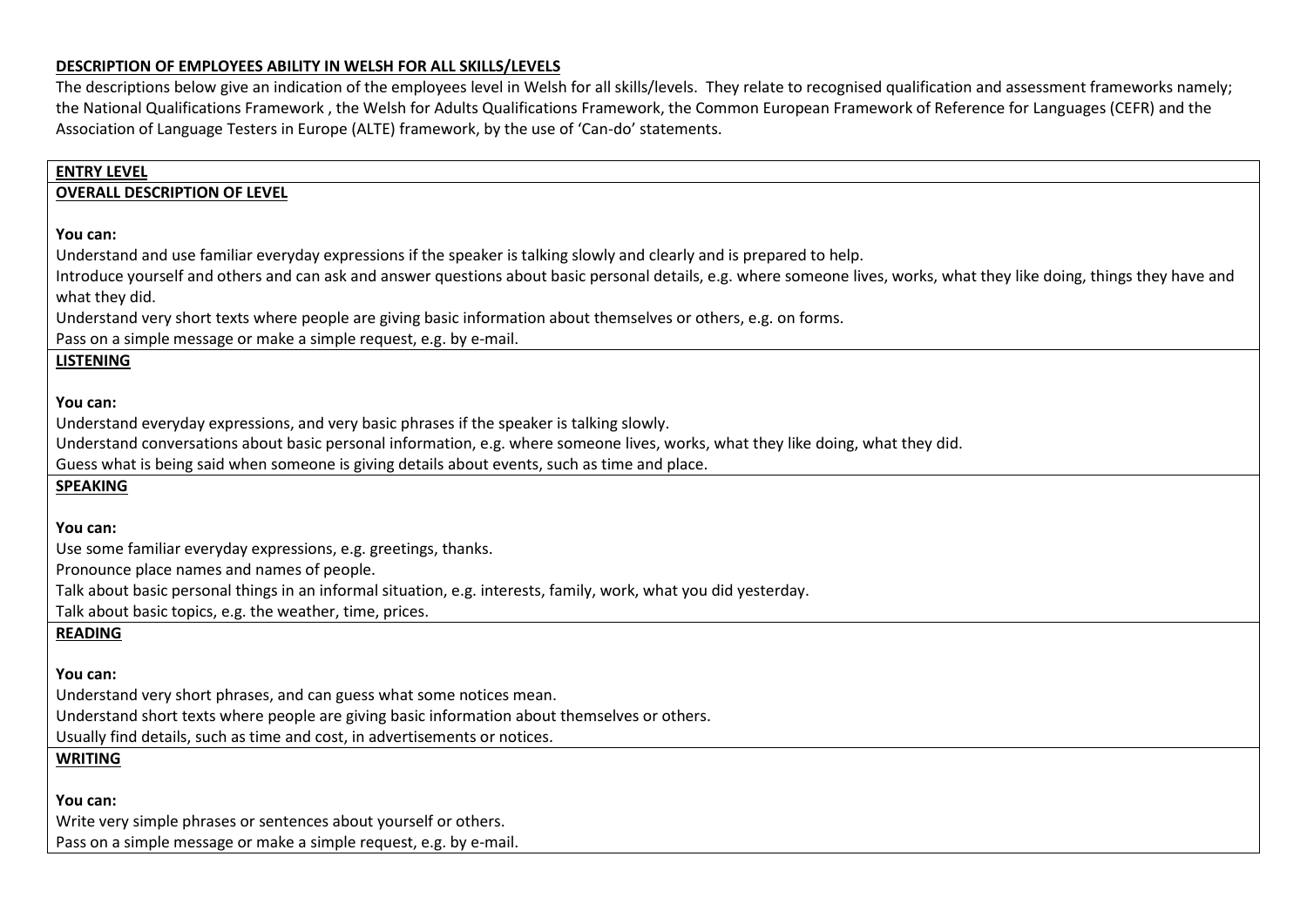## **LEVEL 1 - FOUNDATION**

#### **OVERALL DESCRIPTION OF LEVEL**

**You can:**

Understand sentences when people talk slowly about everyday situations e.g. basic personal and family information, shopping, local area, employment, and what they have done or would do.

Hold a basic conversation with someone else on a common everyday topic e.g. work, hobbies, preferences, things which have happened or future plans.

Understand messages about everyday things and basic letters/emails.

Write short notes to friends/colleagues e.g. to pass on a message.

# **LISTENING**

### **You can:**

Understand when people talk about everyday situations, e.g. personal information, work, what they have done or would do, provided they talk slowly.

Understand when people ask you or others to do something, and when they're asking about future plans, e.g. requesting a meeting.

## **SPEAKING**

### **You can:**

Hold a basic conversation with someone else on a common everyday topic, provided the other speaker helps.

Ask and answer questions on familiar topics, e.g. work, hobbies, preferences, things which have happened or future plans.

## **READING**

**You can:**

Understand messages about everyday things, and some very basic letters or e-mails, e.g. asking for something, or asking to pass a message on. Understand short pieces of texts or very simple books, e.g. books for children.

## **WRITING**

## **You can:**

Write a short note to a friend or colleague, asking for something, thanking them or explaining something, e.g. absence from work. Write a short text about a familiar topic, e.g. personal experience, or work-related experience.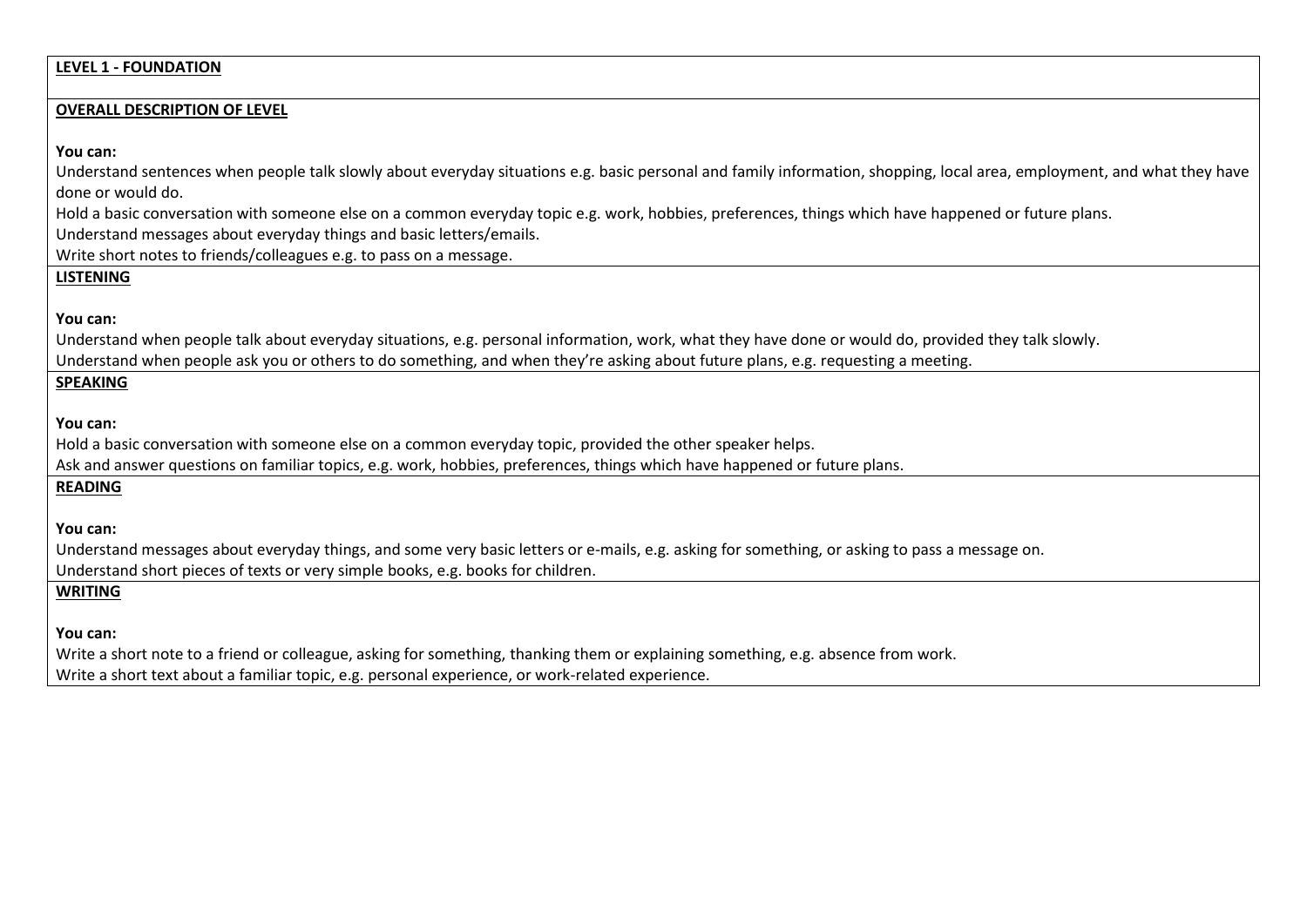| <b>LEVEL 2 - INTERMEDIATE</b>                                                                                                                                                                                                                     |
|---------------------------------------------------------------------------------------------------------------------------------------------------------------------------------------------------------------------------------------------------|
| <b>OVERALL DESCRIPTION OF LEVEL</b>                                                                                                                                                                                                               |
|                                                                                                                                                                                                                                                   |
| You can:                                                                                                                                                                                                                                          |
| Understand the main points when someone talks about common or everyday topics, or when things to do with work are discussed e.g., in conversation, or in a small group                                                                            |
| meeting.                                                                                                                                                                                                                                          |
| Hold an extended conversation with a fluent speaker on a familiar topic to do with everyday life e.g. hobbies, travel or immediate work-related topics.                                                                                           |
| Describe experiences and events, hopes and ambitions and briefly give reasons and explanations for opinions and plans.                                                                                                                            |
| Understand straightforward short articles or emails on everyday topics to do with work.<br>Write a letter/email on most topics, asking for things, giving information, inviting someone or organising an event.                                   |
| <b>LISTENING</b>                                                                                                                                                                                                                                  |
|                                                                                                                                                                                                                                                   |
| You can:                                                                                                                                                                                                                                          |
| Understand information being given about common or everyday topics, or when things to do with work are being discussed, e.g. in conversation, or in small group                                                                                   |
| meetings.                                                                                                                                                                                                                                         |
| Usually understand the main message and details, provided people speak clearly, e.g. when announcements are made or when listening to news bulletins.                                                                                             |
| <b>SPEAKING</b>                                                                                                                                                                                                                                   |
|                                                                                                                                                                                                                                                   |
| You can:                                                                                                                                                                                                                                          |
| Hold an extended conversation with a fluent speaker on a familiar topic, e.g. interests or work.<br>Express a view and exchange information on a range of topics to do with everyday life, e.g. hobbies, travel or immediate work-related topics. |
| <b>READING</b>                                                                                                                                                                                                                                    |
|                                                                                                                                                                                                                                                   |
| You can:                                                                                                                                                                                                                                          |
| Understand straightforward short articles on everyday topics of interest, or to do with work.                                                                                                                                                     |
| Guess what words mean from the context, when the topic is familiar.                                                                                                                                                                               |
| Understand most e-mails and work-related documents.                                                                                                                                                                                               |
| <b>WRITING</b>                                                                                                                                                                                                                                    |
|                                                                                                                                                                                                                                                   |
| You can:                                                                                                                                                                                                                                          |

You can write a letter on most topics, asking for things, giving explanations, describing experiences, inviting people, or organising an event. You can write fairly accurately on most familiar topics, e.g. related to interests or work-related.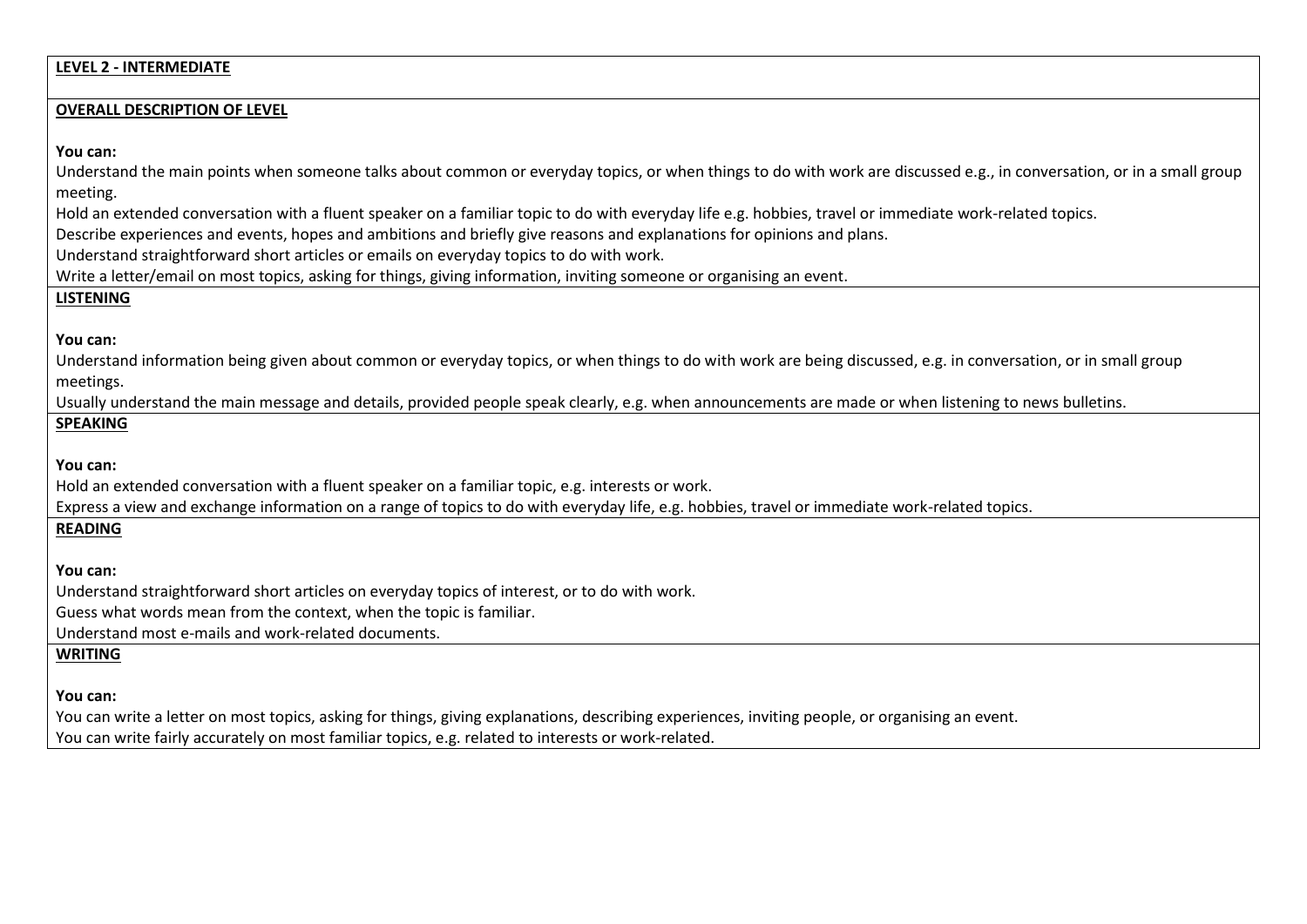# **LEVEL 3 - ADVANCED**

## **OVERALL DESCRIPTION OF LEVEL**

## **You can:**

| Usually follow most conversations or discussions, even on topics you're not familiar with, unless someone is speaking with a strong unfamiliar accent e.g. in a conference.    |
|--------------------------------------------------------------------------------------------------------------------------------------------------------------------------------|
| Talk confidently with fluent speakers on familiar topics related to everyday life or work, and can express your views, engage in discussion, and speak at length about general |
| topics e.g. in a meeting, or in a one-to-one situation.                                                                                                                        |
| Understand most correspondence, newspaper articles and reports aimed at fluent Welsh speakers with the aid of a dictionary, and scan through long texts to find detail.        |
| Write short articles, reviews or reports on a variety of subjects of a general nature, or which are work-related, and respond accurately to most types of correspondence       |
| from internal or external sources.                                                                                                                                             |
| <b>LISTENING</b>                                                                                                                                                               |
|                                                                                                                                                                                |
| You can:                                                                                                                                                                       |
| Usually follow most conversations or discussions, even on topics you're not familiar with.                                                                                     |
| Understand most TV and radio programmes for first language speakers, unless they're speaking with a strong unfamiliar accent.                                                  |
| <b>SPEAKING</b>                                                                                                                                                                |
|                                                                                                                                                                                |
| You can:                                                                                                                                                                       |
| Talk confidently with fluent speakers on familiar topics related to everyday life or work.                                                                                     |
| Express views, engage in discussion, and speak at length about general topics, e.g. in a meeting, or in a one-to-one situation.                                                |
| <b>READING</b>                                                                                                                                                                 |
|                                                                                                                                                                                |
| You can:                                                                                                                                                                       |
| Understand most correspondence, and scan through long texts to find details.                                                                                                   |
| Understand most newspaper articles and reports aimed at first language speakers, with the aid of a dictionary.                                                                 |
| Understand novels and other texts, provided they are not written in a very formal or very colloquial style.                                                                    |
| <b>WRITING</b>                                                                                                                                                                 |
|                                                                                                                                                                                |
| You can:                                                                                                                                                                       |
| Write a short article, review or report on a variety of subjects of a general nature, or which are work-related.                                                               |
| Write detailed and well-structured texts, which are appropriate for the reader.                                                                                                |
| Respond accurately to most types of correspondence from colleagues or external contacts.                                                                                       |